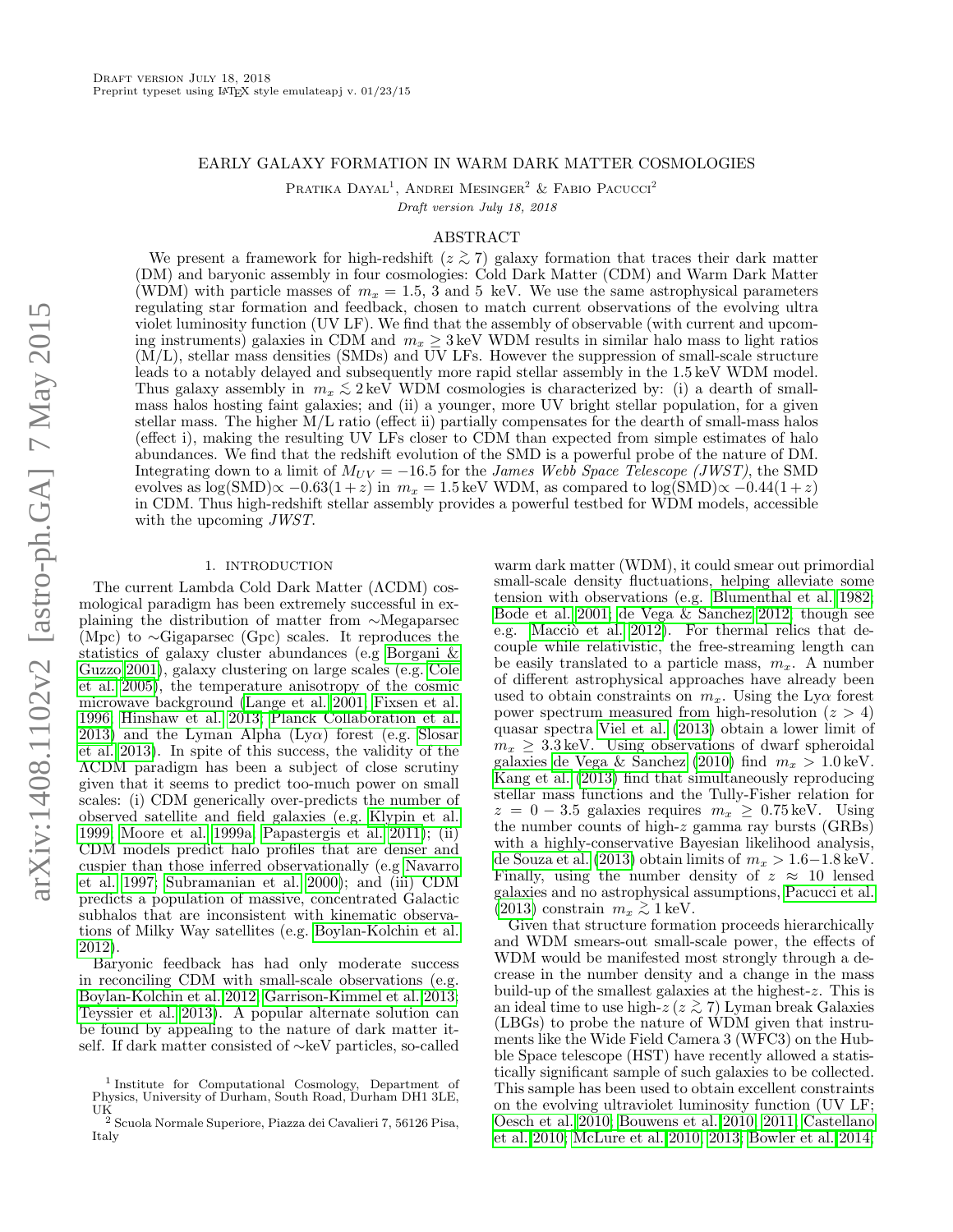[Bradley et al. 2012;](#page-9-9) [Oesch et al. 2013;](#page-10-22) [Bouwens et al.](#page-9-10) [2014\)](#page-9-10). In addition, broad-band data (colours) have been used to infer the evolution of their global properties including the stellar mass density (SMD; González et al. [2011;](#page-10-23) [Stark et al. 2013;](#page-10-24) Labbé et al. 2010a,[b\)](#page-10-26), specific star formation rates (sSFR; González et al. 2010; [Stark](#page-10-28) [et al. 2009;](#page-10-28) [Yabe et al. 2009;](#page-10-29) [Schaerer & de Barros 2010;](#page-10-30) [Stark et al. 2013\)](#page-10-24) and mass-to-light ratios (M/L; Grazian et al., A&A submitted; González et al. 2011).

In this work, we build a semi-analytic merger-tree based model that traces the growth of DM halos through mergers and smooth-accretion from the intergalactic medium (IGM). We include key baryonic processes of:  $(i)$  star formation and its impact on ejecting gas from the DM potential well through supernova (SN) winds (internal feedback),  $(ii)$  photo-heating of gas from the outskirts of galaxies exposed to an ultraviolet background  $(UVB)$  during reionization (external feedback), and  $(iii)$ the merger, accretion and ejection driven growth of stellar and gas mass. Using CDM as the baseline, we explore high-z galaxy formation for WDM masses of  $m_x = 1.5, 3$ and 5 keV.

Our cosmological parameters are:  $(\Omega_{\rm m}, \Omega_{\Lambda}, \Omega_{\rm b}, h, n_s, \sigma_8)$  =<br>(0.2725, 0.702, 0.04, 0.7, 0.96, 0.83), consistent with  $(0.2725, 0.702, 0.04, 0.7, 0.96, 0.83),$ the latest results from the Planck collaboration [\(Planck](#page-10-31) [Collaboration 2013\)](#page-10-31). Unless stated otherwise, we quote all quantities in comoving units.

#### 2. THEORETICAL MODEL

<span id="page-1-2"></span>We use the merger-tree based semi-analytic model presented in [Dayal et al.](#page-10-32) [\(2014\)](#page-10-32) and apply it to four DM models: CDM, and WDM with  $m_x = 1.5, 3$  and  $5 \,\text{keV}$ . In brief, this model simultaneously traces the formation of successively larger DM halos through mergers of smaller progenitors, and follows their baryonic physics including star formation, the growth of stellar mass, and gas mass evolution due to accretion, ejection and mergers. Our model includes baryonic feedback from both SN explosions and photo-heating from reionization. Below we elaborate on the main ingredients.

#### 2.1. DM merger trees

We construct CDM and WDM merger trees according to the prescription in [Benson et al.](#page-9-11) [\(2013\)](#page-9-11) wherein the authors show that a number of modifications have to be introduced to obtain WDM merger trees and mass functions that are in agreement with N-body simulations. These include using a modified initial power spectrum that imposes a cut-off in power below a certain length scale depending on the WDM particle mass, using a critical over-density for collapse that depends on the WDM particle mass, using a sharp window function in  $k$ -space and calibrating the smooth-accretion of DM from N-body simulations. We start from 400 (800)  $z = 4$  galaxies for CDM and WDM with  $m_x = 3$  and  $5 \text{ keV}$  (WDM with  $m_x = 1.5 \,\text{keV}$ , linearly distributed across the halo mass range  $\log(M_h/M_{\odot}) = 9 - 13$ . From these we build merger-trees using 320 equal redshift steps between  $z = 20$  and 4 with a mass resolution of  $M_{res} = 10^8$ M<sub>o</sub>. As detailed in [Parkinson et al.](#page-10-33) [\(2008\)](#page-10-33) and [Benson et al.](#page-9-11) [\(2013\)](#page-9-11), we use the modified binary merger tree algorithm with smooth accretion: we start with the conditional

mass function given by the extended Press-Schechter theory (Bower 1991; Lacey & Cole 1993),

$$
f(M_1|M_2) d \ln M_1 = \sqrt{\frac{2}{\pi}} \frac{\sigma_1^2(\delta_1 - \delta_2)}{[\sigma_1^2 - \sigma_2^2]^{3/2}} \times
$$

$$
\exp\left[-\frac{1}{2} \frac{(\delta_1 - \delta_2)^2}{(\sigma_1^2 - \sigma_2^2)}\right] \left| \frac{d \ln \sigma}{d \ln M_1} \right| d \ln M_1.
$$
 (1)

Here  $f(M_1|M_2)$  represents the fraction of mass from halos of mass  $M_2$  at redshift  $z_2$  that is contained in progenitor halos of mass  $M_1$  at an earlier redshift  $z_1$ , while  $\delta_1$  and  $\delta_2$  are the linear density thresholds for collapse at these two redshifts. The rms linear density fluctuation extrapolated to  $z = 0$  in spheres containing mass M is denoted  $\sigma(M)$  with  $\sigma_1 \equiv \sigma(M_1)$  and  $\sigma_2 \equiv \sigma(M_2)$ . As a consequence, the mean number of halos of mass  $M_1$  into which a halo of mass  $M_2$  splits when one takes a step  $dz_1$ up in redshift is:

<span id="page-1-0"></span>
$$
\frac{dN}{dM_1} = \frac{1}{M_1} \frac{df}{dz_1} \frac{M_2}{M_1} dz_1 \qquad (M_1 < M_2). \tag{2}
$$

In order to reduce the systematic differences between merger trees predictions and N-body simulations, Parkinson et al. (2008) introduced a slight modification to Eqn. [2,](#page-1-0) by making the following substitution:

$$
\frac{dN}{dM_1} \to \frac{dN}{dM_1} \ G(\sigma_1/\sigma_2, \delta_2/\sigma_2). \tag{3}
$$

With the assumption that:

$$
G(\sigma_1/\sigma_2, \delta_2/\sigma_2) = G_0 \left(\frac{\sigma_1}{\sigma_2}\right)^{\gamma_1} \left(\frac{\delta_2}{\sigma_2}\right)^{\gamma_2}, \qquad (4)
$$

Then, by specifying a required mass resolution,  $M_{\text{res}}$ , for the algorithm one can integrate to determine the mean number of progenitors with masses  $M_1$  in the interval  $M_{\text{res}} < M_1 < M_2/2$ :

$$
P = \int_{M_{\rm res}}^{M_2/2} \frac{dN}{dM_1} \, dM_1,\tag{5}
$$

and the fraction of mass of the final object in progenitors below this resolution limit:

$$
F = \int_0^{M_{\rm res}} \frac{dN}{dM_1} \frac{M_1}{M_2} \, dM_1,\tag{6}
$$

At a given step time-step, a halo could have progenitors above or below the resolution limit,  $M_{res}$ . The masses of progenitors below the resolution limit are treated as 'smooth-accretion' from the IGM. We scale the relative abundances of the merger tree roots to match the  $z =$ 4 Sheth-Tormen halo mass function [\(Sheth & Tormen](#page-10-34) [1999\)](#page-10-34).

### 2.2. External feedback from reionization

<span id="page-1-1"></span>Cosmic reionization suppresses the baryonic content of galaxies by photo-heating gas at their outskirts [\(Klypin](#page-10-5) [et al. 1999;](#page-10-5) [Moore et al. 1999b;](#page-10-35) [Somerville 2002\)](#page-10-36) thereby preventing efficient cooling: what we refer to below as "external feedback". External feedback depends on the local thermal histories of gas near halos. As reionization is poorly constrained and very inhomogeneous, this feedback is difficult to quantify. Recently [Sobacchi &](#page-10-37)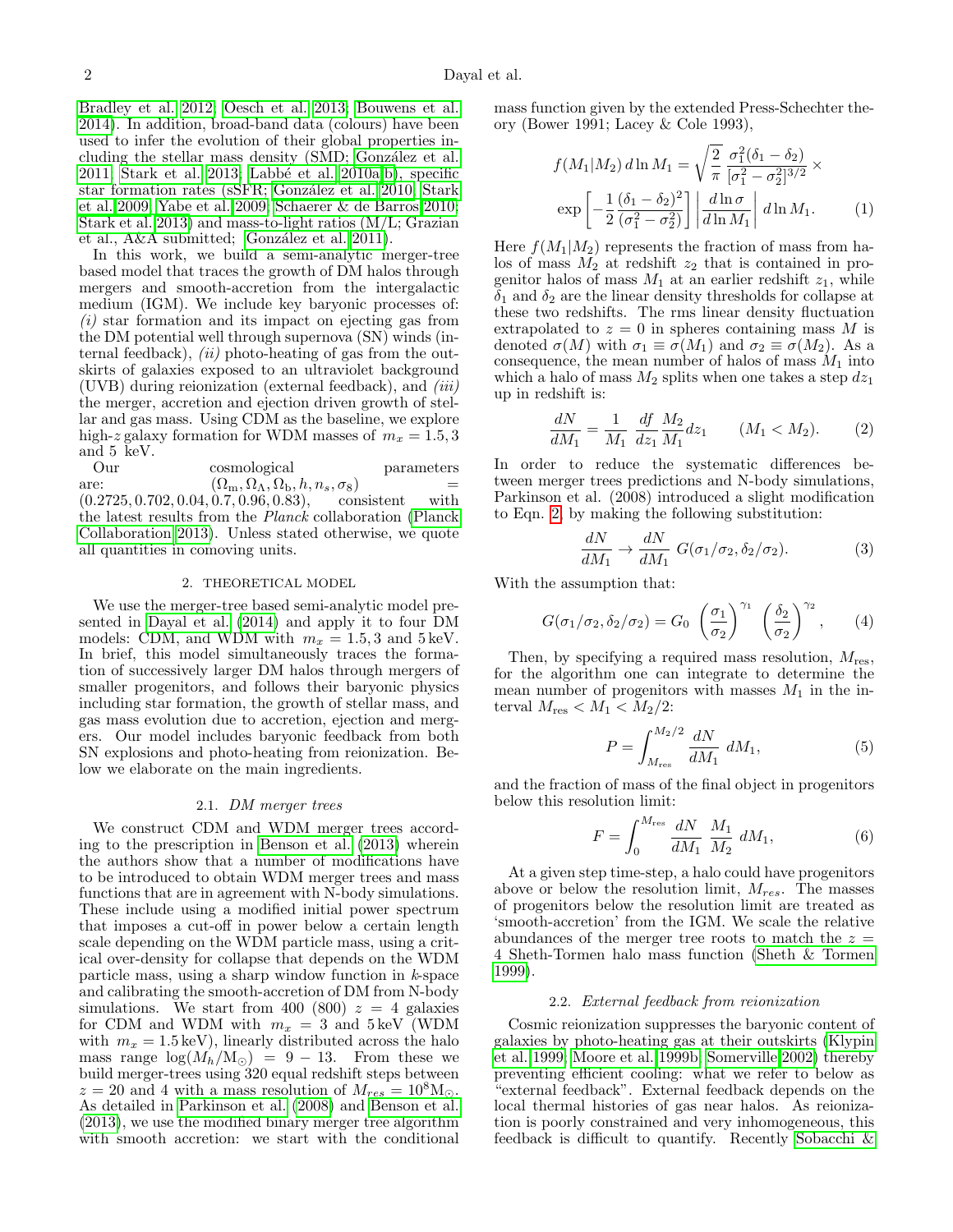[Mesinger](#page-10-37) [\(2013\)](#page-10-37) have run a large suite of 1d cosmological collapse simulations to explore the parameter space allowed by the inhomogeneity of reionization. These authors provide a functional form, motivated by linear theory, for the critical halo mass  $(M_{crit})$  that can retain half of its baryons compared to the global value at any redshift z:

$$
M_{crit}(z) = M_0 J_{21}^a \left(\frac{1+z}{10}\right)^b \left[1 - \left(\frac{1+z}{1+z_{IN}}\right)^c\right]^d, \quad (7)
$$

where  $J_{21}$  represents the ionizing UVB intensity in units of  $10^{-21}$ erg s<sup>-1</sup> Hz<sup>-1</sup> cm<sup>-2</sup> sr<sup>-1</sup>,  $z_{IN}$  is the redshift at which the halo is exposed to the UVB (we take  $z_{IN} = 9$  for this work), and the best-fit parameters are  $(M_0, a, b, c, d, J_{21}) = (2.8 \times$  $10^9M_{\odot}$ , 0.17,  $-2.1$ , 2.0, 2.5, 0.01). [Sobacchi & Mesinger](#page-10-37)  $(2013)$  also show that the baryon fraction (with respect to the cosmic mean) of a halo of mass  $M_h$  is well-fit with the simple form:

$$
f_b(z) = 2^{-M_{crit}(z)/M_h(z)},
$$
\n(8)

Here we use the same parameter values for external feedback for all the four DM models explored in this paper: CDM and WDM with  $m_x = 1.5, 3$  and 5 keV.

### 2.3. Internal feedback from supernovae

We also include the effects of internal feedback, i.e. gas ejection from DM halos by SN driven winds. As detailed in [Dayal et al.](#page-10-32) [\(2014\)](#page-10-32), we build a model based on the following simple idea: the SN kinetic energy from star formation exceeding the binding energy of a halo will result in a complete loss of gas mass, quenching further star formation ("inefficient star-formers"). However, halos where the binding energy exceeds the SN kinetic energy will only lose part of their gas and continue forming stars ("efficient star-formers").

To implement this idea, we start by calculating the *ejection efficiency*  $(f_*^{ej})$  which is the the fraction of gas that must be converted into stars so that the SN ejection energy  $(E_{SN})$  equals the binding energy  $(E_{ej})$ . We take

$$
E_{SN} = f_w \nu E_{51} M_*(z),\tag{9}
$$

where  $M_*(z)$  is the newly formed stellar mass,  $E_{51}$  =  $10^{51}$ ergs is the ejection energy per SN,  $\nu = (134M_{\odot})^{-1}$ is the fraction of stars that explode as SN for the chosen Salpeter IMF between  $0.1-100M_{\odot}$  and  $f_w$  is the fraction of total SN energy that drives winds. Further,

$$
E_{ej} = \frac{1}{2} [M_{g,i}(z) - M_*(z)] v_e^2, \tag{10}
$$

where  $M_{g,i}(z) - M_{*}(z)$  implies that SN explosions have to eject the part of the initial gas mass not converted into stars, and the escape velocity  $v_e$  can be expressed in terms of the halo rotational velocity  $(v_c)$  as  $v_e = \sqrt{2}v_c$ . The *effective efficiency* of star formation can then be expressed as  $f_*^{eff} = min[f_*, f_*^{ej}]$ : while galaxies hosted in large DM halos (efficient star formers) can continuously convert a fraction  $f_*$  of their gas into stars, smaller halos (feedback-limited systems/inefficient star formers)

can form stars with a maximum efficiency  $f_*^{ej}$  that decreases with decreasing halo mass. Note that this formalism maximizes the impact of internal feedback by limiting star formation in small-mass halos to be just sufficient to evacuate the remaining gas from their halos. Therefore, below we also present results (Fig. [1\)](#page-3-0) which ignore internal feedback entirely, thus bracketing the expected astrophysical uncertainties. In any case, our results are driven by the relative difference between CDM and WDM, which is more robust to the astrophysical details.

### 2.4. Implementing baryonic physics into merger trees

We now briefly describe how star formation and feedback prescriptions are implemented into the DM merger trees. The formalism below closely follows that presented in [Dayal et al.](#page-10-32) [\(2014\)](#page-10-32), to which we refer the interested reader for more details.

Once the merger tree for each galaxy has been constructed, we proceed forward in time from the highest merger tree output redshift,  $z = 20$ . Starting from the first DM progenitor (with halo mass  $M_0$ ) along a branch of the merger tree, we assign to it an initial gas mass  $M_{g,i}(z) = f_b(z) (\Omega_b/\Omega_m) M_0(z)$ , where  $f_b(z)$  is the baryon fraction discussed in Sec. [2.2.](#page-1-1) A part of this gas mass gets converted into newly formed stellar mass  $M_*(z)$ ,

<span id="page-2-1"></span>
$$
M_*(z) = f_*^{eff} M_{g,i}(z) \frac{\Delta t}{t_{sf}},
$$
\n(11)

where  $\Delta t$  is the time difference between the merger tree output at z and the successive step at  $z - \Delta z$  where  $\Delta z = 0.05$ . Further,  $t_{sf}$  is the star formation timescale which we take to scale with the Hubble time  $(t_H)$  at the redshift considered such that  $t_{sf} \approx 0.01 t_H(z)$ .

To maintain simplicity, we assume that every new stellar population has a fixed metallicity of  $0.05Z_{\odot}$ and an age of  $2 Myr$  so that its UV luminosity (at  $\lambda$  = 1500 Å) can be calculated as  $L_{UV}$  =  $10^{33.077}(M_*/{\rm M}_{\odot})$  erg s<sup>-1</sup>Å<sup>-1</sup> using the population synthesis code STARBURST99 [\(Leitherer et al. 1999\)](#page-10-38).

The formation of this stellar mass results in  $\dot{M}_{q,ej}(z)$ of gas mass being ejected at the given redshift step:

$$
M_{g,ej}(z) = [M_{g,i}(z) - M_*(z)] \frac{f_*^{eff}}{f_*^{ej}},
$$
 (12)

where some of the initial gas mass has been converted into stars. The final gas mass,  $M_{q,f}(z)$ , that remains in the galaxy at the end of that redshift-step is then

<span id="page-2-0"></span>
$$
M_{g,f}(z) = [M_{g,i}(z) - M_*(z)] \left[ 1 - \frac{f_*^{eff}}{f_*^{ej}} \right].
$$
 (13)

As seen from Eqn. [13,](#page-2-0) the final gas mass depends on the ratio of  $f_*^{eff}$  and  $f_*^{ej}$ : galaxies which form stars at an efficiency capable of ejecting the rest of the gas (i.e.  $f_*^{eff} = f_*^{ej}$ ) will lose all their gas mass and undergo dry mergers, contributing only stellar mass to their successor. However, galaxies forming stars at a lower efficiency than that required to eject the rest of the gas  $(f_*^{eff} < f_*^{ej})$ will only lose a part of their gas content, resulting in wet mergers, bringing in both gas and stellar mass.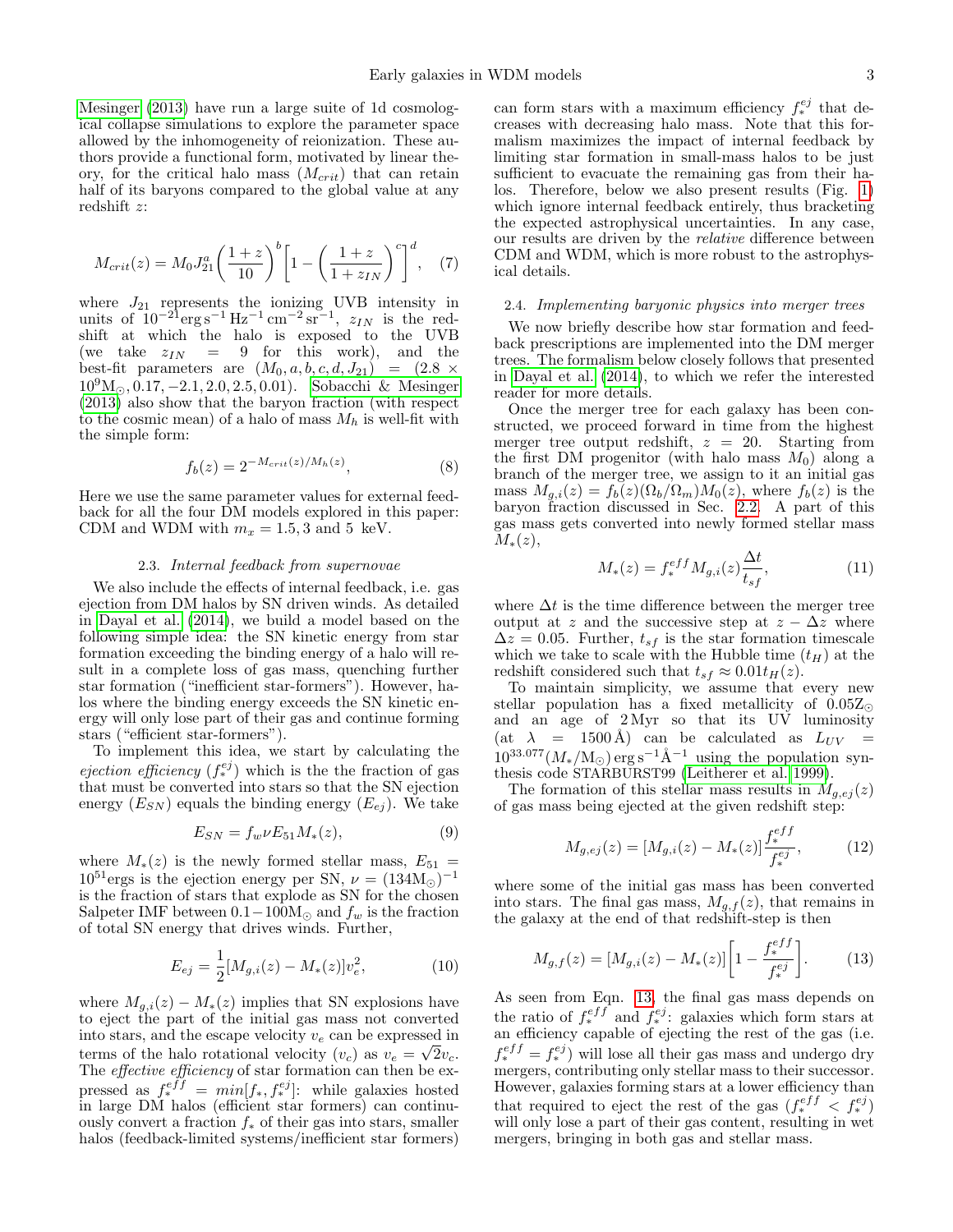

<span id="page-3-0"></span>FIG. 1.— The evolving LBG UV LFs at  $z \approx 7 - 12$  for the four different DM models considered, obtained by scaling the appropriate HMF with a halo mass independent star formation efficiency of  $f_* = 0.9\%$  at  $z \approx 7$  and  $f_* = 1.3\%$  for  $z \gtrsim 8$ . In all panels, lines show theoretical results for CDM (black solid line) and WDM with particle masses of 5 keV (blue short-dashed), 3 keV (red long-dashed) and 1.5 keV (violet dot-dashed); dashed vertical lines show the  $10\sigma 10^4$  s integration limits of the JWST. In all panels points show observational results: (a)  $z \approx 7$ : [Oesch et al.](#page-10-19) [\(2010,](#page-9-5) filled cyan squares), [Bouwens et al.](#page-9-6) (2010, empty blue circles), Bouwens et al. [\(2011,](#page-9-6) filled yellow circles), [Castellano et al.](#page-9-7) [\(2010,](#page-9-7) empty purple triangles), [McLure et al.](#page-10-20) [\(2010,](#page-10-20) filled red triangles), [McLure et al.](#page-10-21) [\(2013,](#page-10-21) empty orange circles) and [Bowler et al.](#page-9-8) [\(2014,](#page-9-8) filled purple circles); (b)  $z \approx 8$ : [Bouwens et al.](#page-9-6) [\(2010,](#page-9-5) empty blue circles), Bouwens et al. [\(2011,](#page-9-6) filled yellow circles), [McLure et al.](#page-10-20) [\(2010,](#page-10-20) filled green triangles), [Bradley et al.](#page-9-9) [\(2012,](#page-9-9) empty purple squares) and [McLure et al.](#page-10-21) [\(2013,](#page-10-21) empty orange circles), (c)  $z \approx 9$ : [McLure et al.](#page-10-21) [\(2013,](#page-10-22) empty blue circles) and [Oesch et al.](#page-10-22) (2013, empty green squares) and, (d)  $z \approx 10$ : [Bouwens](#page-9-10) [et al.](#page-9-10) [\(2014,](#page-9-10) empty green circles); the downward pointing triangle represents the upper-limit of the  $z \approx 10$  data at  $M_{UV} \approx -19.25$ .

On the other hand, a galaxy that has progenitors inherits a certain amount of stars and gas from them following merging events. In addition, this galaxy also obtains a part of its DM (and gas) mass through smoothaccretion from the IGM: while in principle a cosmological ratio of DM and baryons can be accreted onto the halo, UVB photo-heating feedback suppresses the available gas reservoir for accretion inside the ionized IGM as explained in Sec. [2.2.](#page-1-1) Thus, the total initial gas mass in the galaxy at  $z$  is the sum of the newly accreted gas mass, as well as that brought in by its merging progenitors.

This updated gas mass is then used to calculate the new stellar mass formed in the galaxy as described by Eqn. [11.](#page-2-1) The total stellar mass in this galaxy is now the sum of mass of the newly-formed stars, and that brought in by its progenitors.

Our fiducial parameters are selected to match the observed UV LF. Specifically, we take  $f_* = 0.038$  and  $f_w = 0.1$  which result in a good fit to available data at  $z \simeq 7 - 10$  for all the four DM models considered (see Fig. [2\)](#page-4-0). Roughly speaking,  $f_w$  affects the faint-end slope of the UV LF where feedback is most effective, while  $f_*$  determines the amplitude and normalization at the

bright-end where galaxies can form stars with the maximum efficiency. Although this model need not be unique in describing the observed LF, we stress again that our main conclusions are driven by the relative differences between the cosmologies, which are more robust to astrophysical uncertainties.

### 3. EARLY GALAXY EVOLUTION IN DIFFERENT DARK MATTER MODELS

We now show how high-z galaxy assembly varies with the DM particle mass considered, and its impact on observables including the UV LF, the M/L relation and the SMD.

## 3.1. Ultraviolet luminosity functions

<span id="page-3-1"></span>The evolving UV LF is the most robust piece of information available for  $z \gtrsim 7$  galaxies, with the observational estimates for a number of different groups (e.g. [Oesch et al. 2010;](#page-10-19) [Bouwens et al. 2010,](#page-9-5) [2011;](#page-9-6) [Castellano](#page-9-7) [et al. 2010;](#page-9-7) [McLure et al. 2010,](#page-10-20) [2013;](#page-10-21) [Bowler et al. 2014;](#page-9-8) [Bradley et al. 2012;](#page-9-9) [Oesch et al. 2013;](#page-10-22) [Bouwens et al.](#page-9-10) [2014\)](#page-9-10) being in good agreement. The simplest approach to obtaining a UV LF is to scale the halo mass function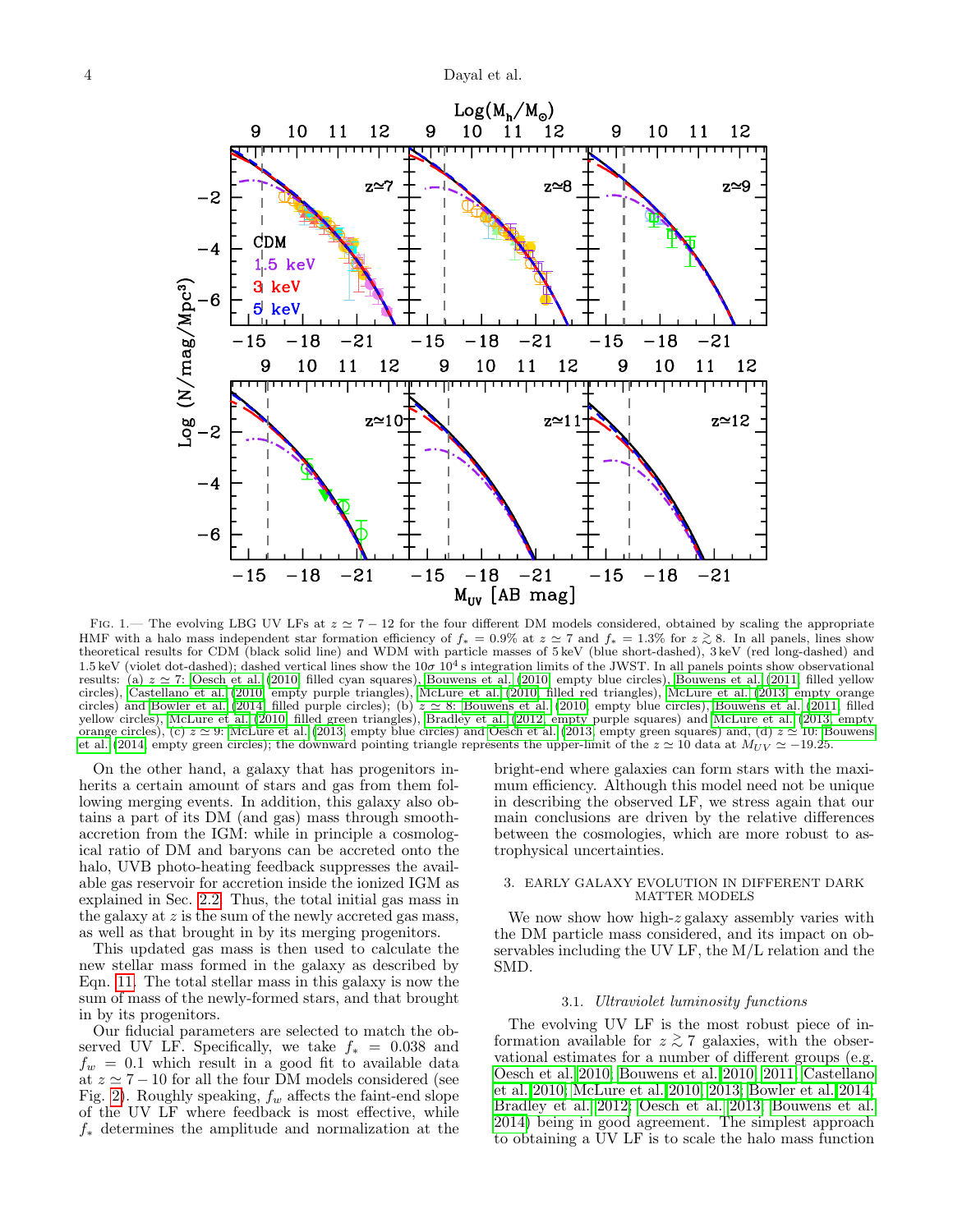

<span id="page-4-0"></span>FIG. 2.— The evolving LBG UV LF at  $z \approx 7 - 12$  in different DM models, computed with our fiducial semi-analytical galaxy formation model. In all panels, lines show the results using the fiducial model that invokes a total of two redshift and mass-independent free parameters: the star formation efficiency  $(f_* \approx 0.04)$  and the fraction of SN energy driving winds  $(f_w = 0.1)$ . In all panels lines show<br>theoretical results for CDM (black solid line) and WDM with particle masses of 5 keV 1.5 keV (violet dot-dashed); dashed vertical lines show the  $10\sigma 10^4$  s integration limits of the JWST. In all panels, points show observational results (see Fig. [1](#page-3-0) for references).

(HMF) at that redshift assuming a fixed halo mass-tolight ratio. Indeed, [Schultz et al.](#page-10-39) [\(2014\)](#page-10-39) propose that the cumulative number density of high-redshift galaxies could be used to constrain  $m_x$ . We caution however that constraints on WDM obtained through such abundance matching directly rely on the assumed halo mass  $\leftrightarrow$  UV luminosity relation, which [Schultz et al.](#page-10-39) [\(2014\)](#page-10-39) take to be independent of the DM model and assume a powerlaw extrapolation towards small masses. As we shall see below, this need not be the case.

Before presenting results from our complete model which includes feedback, in Fig. [1](#page-3-0) we show UV LFs obtained simply by multiplying the HMFs by a constant mass-to-light ratio. Matching to the observations requires a halo star formation efficiency with values  $f_* = (0.9, 1.3)\%$  for  $z = (7, 8 - 10)$ ; we use  $f_* = 0.013$ for all  $z \approx 11$  and 12 given the lack of data at these z. A constant halo mass  $\leftrightarrow$  UV luminosity mapping allows us to estimate which halos host observable galaxies: e.g. galaxies with  $M_{UV} \simeq -15 (-20)$  reside in halos with  $M_h \simeq 10^{8.6-8.8} (10^{10.8-11.2}) \text{M}_{\odot}$  at  $z = 7-12$ .

From Fig. [1](#page-3-0) we can also estimate the viability of distinguishing between different DM models. We see that the WDM LFs with  $m_x = 3(5)$  keV are essentially indistinguishable from CDM down to an absolute magnitude of  $M_{UV} \simeq -15 (-14)$ ; this is about 0.5 (1.5) magnitudes fainter than the range of the next generation of instruments such as the JWST. However, the UV LF for WDM with  $m_x = 1.5 \,\text{keV}$  starts to "peel-away" from the CDM UV LF at a value of  $M_h \simeq 10^{10} \text{M}_{\odot}$  at all  $z = 7$  to 12, and exhibits faint-end slope values shallower than the

TABLE 1

<span id="page-4-2"></span>FOR THE REDSHIFT SHOWN IN COLUMN 1, WE SHOW THE OBSERVED FAINT-END SLOPE OF THE UV LF (MCLURE ET AL. 2009, [2013\)](#page-10-21) IN column 2. Columns 3 and 4 show the faint-end slope of the FIDUCIAL UV LFS WITH THE  $1 - \sigma$  errors for CDM and 1.5 keV WDM, respectively. The faint-end slopes for the

theoretical UV LF have been computed over the absolute MAGNITUDE RANGE  $-18 \leq M_{UV} \leq -14$ .

| $\boldsymbol{z}$ | $\alpha_{obs}$          | $\alpha$ CDM     | $\alpha_{1.5\,\rm{keV}}$ |  |
|------------------|-------------------------|------------------|--------------------------|--|
| 7                | $-1.90^{-}$             | $-1.96 \pm 0.18$ | $-1.85 \pm 0.11$         |  |
| 8                | $-2.02^{+0.22}_{-0.23}$ | $-2.06 + 0.22$   | $-1.93 \pm 0.13$         |  |
| 9                |                         | $-2.21 \pm 0.32$ | $-2.01 \pm 0.16$         |  |
| 10               |                         | $-2.31 \pm 0.45$ | $-2.10 + 0.18$           |  |
| 11               |                         | $-2.39 \pm 0.32$ | $-2.22 + 0.28$           |  |
| 12               |                         | $-2.62 \pm 0.53$ | $-2.34 \pm 0.44$         |  |
|                  |                         |                  |                          |  |

value of  $\alpha \simeq -2$  inferred observationally (e.g. [McLure](#page-10-21) [et al. 2013\)](#page-10-21). In spite of this peel-away, the faint-end slope values for all the four DM models explored here are equally compatible with current observations, including the deepest  $z \approx 7, 8$  data obtained from the Hubble Ultra Deep Field 2012 (HUDF12; [Ellis et al. 2013;](#page-10-41) [McLure](#page-10-21) [et al. 2013\)](#page-10-21). With its higher sensitivity  $3$ , the JWST could potentially constrain the UV LF and hence  $\alpha$  to fainter magnitudes, allowing constraints on  $m_x$ .

However, the UV LFs are more complex, shaped by the star-formation histories of each galaxy. While galax-

<span id="page-4-1"></span>

| -3 | We.         | use      | the | detection                                                       | limits   | for |
|----|-------------|----------|-----|-----------------------------------------------------------------|----------|-----|
| a. | 10 $\sigma$ | $10^4$ s |     | observation                                                     | provided | at  |
|    |             |          |     | http://www.stsci.edu/jwst/instruments/nircam/sensitivity/table. |          |     |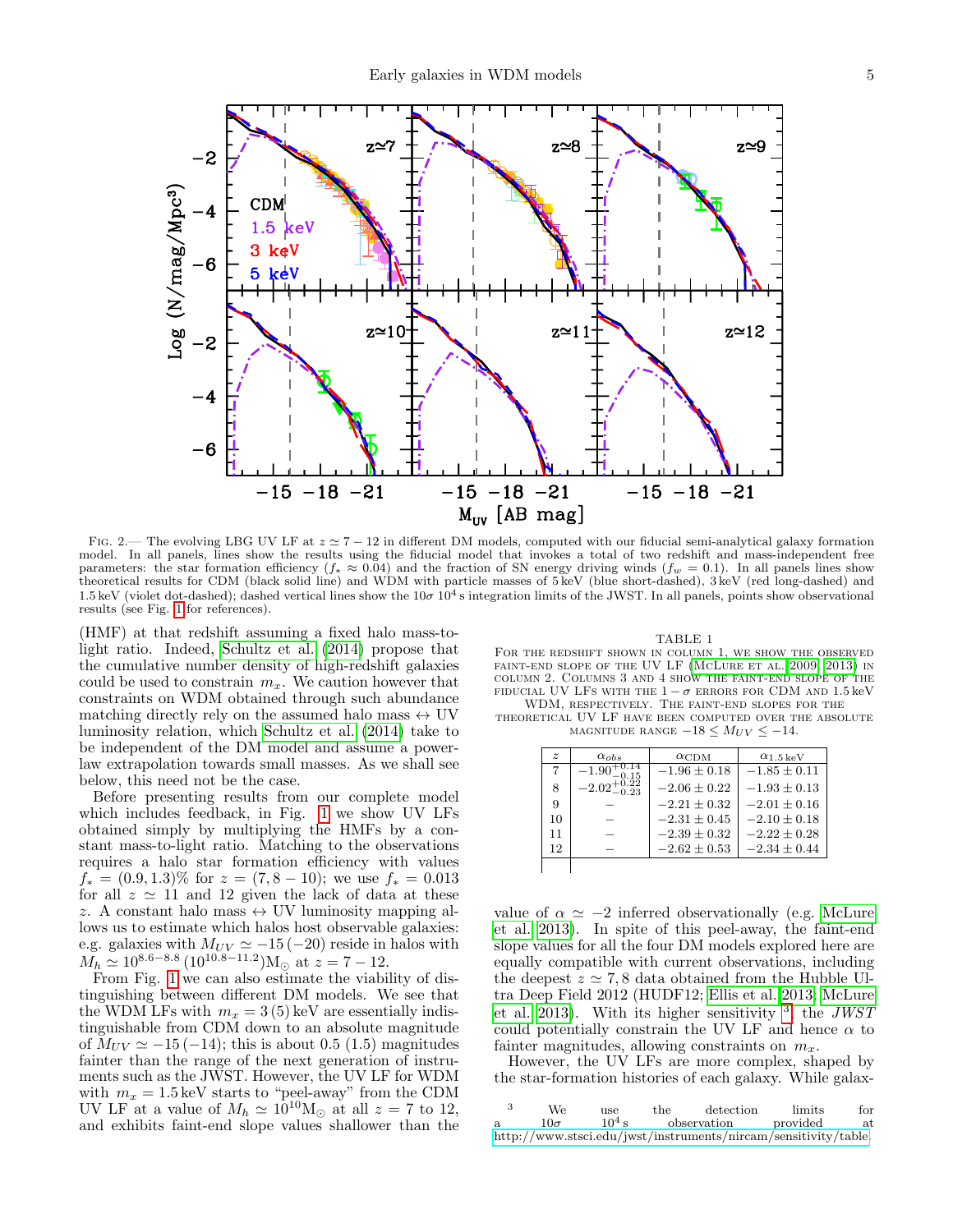

<span id="page-5-0"></span>FIG. 3.— Average stellar mass assembly of galaxies as a function of z. For the final  $z = 4$   $M_*$  value quoted in each panel, we show the stellar mass build up for the four different DM models considered: CDM (solid black 3 keV WDM (red long-dashed line) and 1.5 keV WDM (violet dot-dashed line). Gray, blue, red and purple shaded regions show the  $1-\sigma$ dispersion for the CDM and WDM models of mass 5,3 and 1.5 keV, respectively. As seen, high-z star formation is more rapid in WDM<br>models. For example,  $z = 4$  galaxies with  $M_* = 10^{8.5} \text{M}_{\odot}$  assemble 90% of their stell (1.5 keV WDM). This younger stellar population means that for a given stellar mass, WDM galaxies are more UV luminous.

ies at the faint end of the UV LF build up most of their gas mass (and hence luminosity) by smoothly-accreting gas from the IGM due their tiny progenitors being SN feedback-limited, the gas mass build-up for galaxies at the bright end is dominated by mergers of gas-rich progenitors. Therefore, for the remainder of this paper, we use our more physical model for galaxy evolution, described in Sec. [2.](#page-1-2) The corresponding UV LFs are shown in Fig. [2,](#page-4-0) showing similar trends already noted for the simple HMF scalings in Fig. [1.](#page-3-0) While our CDM and  $m_x = 3,5 \,\text{keV}$  WDM models are consistent down to  $M_{UV} \simeq -12$  for all  $z \simeq 7 - 12$ , the 1.5 keV model shows a dearth of galaxies fainter than the JWST limit of  $M_{UV} = -16$  at  $z \ge 10$ . Although our fiducial model results are also in reasonable agreement with observations at  $z \approx 5, 6$ , we focus at  $z \gtrsim 7$  in this paper since the differences between CDM and WDM are expected to become increasingly pronounced with increasing z.

Interestingly, our fiducial model based on merger histories and feedback decreases the differences between WDM and CDM LFs (see Fig. [2\)](#page-4-0), compared to the simple HMF scaling shown in Fig. [1.](#page-3-0) This is due to the fact that stellar populations are on average younger in WDM,

and so are more UV luminous (for a given stellar mass). Thus the dearth of small-mass halos in WDM is somewhat countered by their lower mass-to-light relation. We elaborate further on this in Sec. [3.2.](#page-6-0)

To summarise, our fiducial model shows that the evolving LBG UV LFs in WDM models with masses of  $m_x \geq 3 \,\text{keV}$  are indistinguishable from CDM down to  $M_{UV}$  = -12 for  $z \approx 7 - 12$ . However, the LBG UV LF in the 1.5 keV WDM scenario shows a shallower (by about 0.1-0.3) faint-end slope  $(\alpha)$  compared to the three other models at all  $z \approx 7 - 12$  as shown in Table [1;](#page-4-2) this naturally leads to a decrease (of about 0.5 dex) in the number density of faint sources  $(M_{UV} \simeq -15, -16)$  at  $z = 11, 12$ . This slope difference is too small to be distinguishable with current data where  $\alpha$  and the knee of the UV LF  $(M_{UV,*})$  are degenerate (e.g. [McLure et al. 2013;](#page-10-21) [Bouwens et al. 2014\)](#page-9-10). Even with its sensitivity extending down to  $M_{UV} \simeq -16.5$  at these z, it is doubtful whether the JWST will be able to accurately pin down the shape and the faint-end slope value of the UV LF and allow differentiating between WDM models with  $m_x \lesssim 2 \,\mathrm{keV}$ and  $m_x \gtrsim 2 \,\text{keV}$ .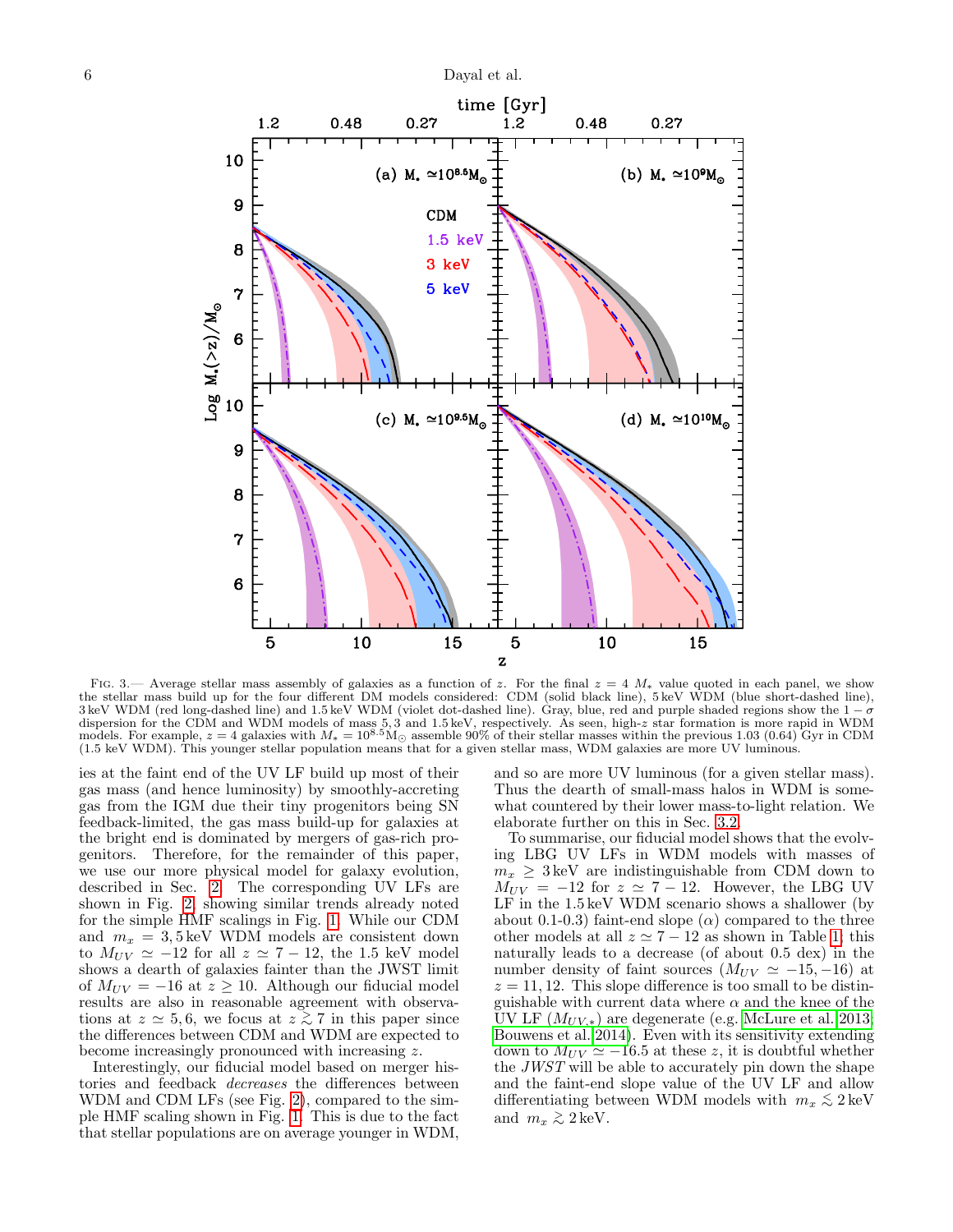

<span id="page-6-1"></span>FIG. 4.— Mass-to-light relation showing galaxy stellar mass as a function of UV magnitude for  $z \approx 7 - 12$  as marked. In each panel we show average  $M_*$  values for given  $M_{UV}$  bins from our fiducial model for the four DM models considered in this work: CDM (solid black line), 5 keV WDM (blue short-dashed line), 3 keV WDM (red long-dashed line) and 1.5 keV WDM (violet dot-dashed line). At  $z \simeq 7$ , violet points show the values for real galaxies in the CANDELS and HUDF fields, with yellow points showing the observed medians in each UV bin as inferred by Grazian et al. (A&A submitted). In each panel, dashed vertical lines show the  $10\sigma 10^4$  s integration limits of the JWST.

#### 3.2. Assembling early galaxies

<span id="page-6-0"></span>We now explore the build-up of the LFs shown in the previous section. Due to the suppression of small-scale structure in WDM models, star-formation is delayed and more rapid (e.g [Calura et al. 2014;](#page-9-12) [Sitwell et al. 2014\)](#page-10-42). We quantify this for our galaxy evolution models in Fig. [3,](#page-5-0) in which we show the stellar mass assembly histories for four different mass bins ranging from  $M_* = 10^{8.5}$  –  $10^{10} M_{\odot}$ .

As expected in hierarchical structure formation, the larger the final stellar mass, the earlier it started forming (i.e. with flatter assembly histories). For example,  $z =$ 4 galaxies with  $M_* = 10^{10} M_{\odot}$  build up 90% of their stellar mass within the last 1.26 Gyr in CDM. Smaller galaxies with  $M_* = 10^{8.5} \text{M}_{\odot}$  in CDM take only 1.03 Gyr to build-up 90% of the stellar mass. This distinction is even more dramatic in WDM models. For example,  $z = 4$  galaxies with  $M_* = 10^{8.5} (10^{10}) \text{M}_{\odot}$  assemble 90% of their stellar masses within the previous 0.64 (1.12) Gyr, for  $m_x = 1.5$  keV. The distinction of WDM with respect to CDM is most notable in the dearth of small halos, near the atomic cooling threshold (e.g. Fig. 1). The lack of these progenitor building blocks results in a sudden appearance of galaxies in WDM models, with little scatter in the assembly history.

As shown in Sec. [3.1,](#page-3-1) the higher particle mass WDM models are difficult to distinguish from CDM with the assembly histories for  $m_x \geq 3 \,\text{keV}$  WDM models only differing from CDM in the high-z tails. Indeed, stellar mass assembly histories in CDM and the 5 keV WDM model differ by less than 50 Myr, throughout the range shown in Fig. [3.](#page-5-0)

#### 3.3. Mass to light relation

In the previous section we saw that galaxies in WDM models assemble their stars more rapidly compared to CDM. This rapid assembly translates to a younger, more UV luminous stellar population. A useful observational probe of this trend is the mass to light relation, which links the total stellar mass  $(M_*)$  and the UV magnitude  $(M_{UV})$ .

In Fig. [4](#page-6-1) we show the  $M_* - M_{UV}$  relation for our DM models. The  $M_* - M_{UV}$  relation for CDM (and  $m_x \geq 3 \,\text{keV}$  WDM) galaxies brighter than  $M_{UV} = -15$ is well fit by a power law:

<span id="page-6-2"></span>
$$
\log M_* = \beta M_{UV} + \gamma,\tag{14}
$$

where  $\beta = -0.38$  and  $\gamma = 2.4 - 0.1z$ . This relation is in good agreement both with estimates using abundance matching (e.g. [Kuhlen & Faucher-Giguere 2012;](#page-10-43) [Schultz et al. 2014\)](#page-10-39) and direct observational estimates for LBGs (Grazian et al., A&A submitted); we show the last group's results in the  $z = 7$  panel who also find a slope of  $\bar{\beta} = -0.4$ .

As seen from Eqn. [14,](#page-6-2) the normalisation  $(\gamma)$  of the  $M_* - M_{UV}$  relation decreases with increasing z (although the slope remains unchanged), i.e. a given UV luminosity is produced by lower  $M_*$  galaxies with increasing z. This is due to the fact these galaxies are hosted by increasingly (with z) rare, biased halos, farther on the exponential tail of the HMF, whose fractional growth is more rapid.

While there is little difference between the  $M_* - M_{UV}$ relation for CDM and  $m_x \geq 3 \,\text{keV}$  WDM, this relation starts diverging from the CDM one at  $M_{UV} \simeq -19$  at all  $z = 7 - 12$  in the 1.5 keV WDM model. The relation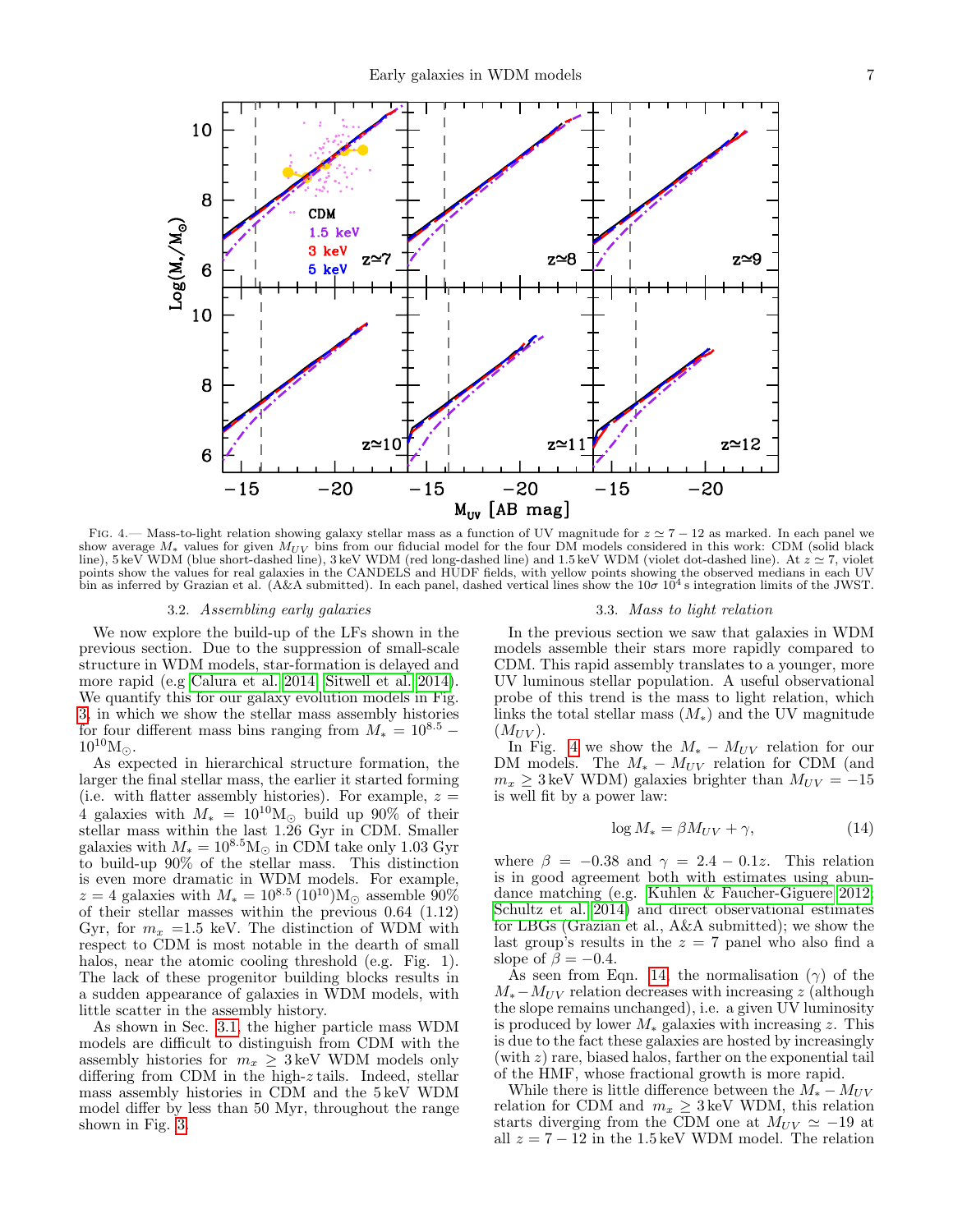

<span id="page-7-0"></span>FIG. 5.— The SMD as a function of redshift for the four DM models considered in this work (CDM and WDM of  $m_x = 1.5, 3, 5 \text{ keV}$ ), as marked. The different coloured contours show the contribution to the total SMD from galaxies brighter than the magnitude value marked in the contour (we only mark every alternate contour for clarity). In each panel the solid red line shows the SMD from galaxies that have already been detected ( $M_{UV} \le -18$ ) to allow comparison with the data points: González et al. [\(2011,](#page-10-23) filled triangles), [Stark et al.](#page-10-24) [\(2013,](#page-10-24) filled circles) and Labbé et al. [\(2010a,](#page-10-25)[b,](#page-10-26) filled squares). In each panel, the sh SMD at any z for the appropriate DM model; the long-dashed red line in each panel shows the CDM SMD integrating down to a very conservative magnitude limit of  $M_{UV} = -17$  for the JWST.

for  $M_{UV} \le -15$  for 1.5 keV is well-fit by Eqn. [14](#page-6-2) with  $\beta = -0.01z - 0.34$  and  $\gamma = -0.31z + 2.93$ . This steeper  $M_* - M_{UV}$  relation implies that galaxies with a given stellar mass are more  $\bar{U}V$  luminous in WDM cosmologies. This trend is driven by the more rapid assembly, and associated younger, more UV luminous stellar population, as we have seen in Fig. [3.](#page-5-0)

Hence, a steepening of the  $M_* - M_{UV}$  relation towards faint  $(M_{UV} \gtrsim -19)$  galaxies is evidence of WDM with  $m_x \lesssim 2$  keV. Using this relation to differentiate between DM models relies on accurate estimates of  $M_*$  values. Hence it will only be practical for relevant  $m_x$  values with the advent of *JWST* and its improved near-infrared (NIR) data. We also caution that self-consistently estimating  $M_*$  from multi-band photometry should use the correct star-formation histories corresponding to each DM model.

## 3.4. Stellar mass density (SMD) evolution with z

We now combine the trends noted above, showing predictions of the redshift evolution of the SMD. Integrated down to a given UV sensitivity threshold, it provides a straightforward estimate of how well upcoming observations can discriminate amongst DM models. In Fig. [5,](#page-7-0) we show that the assembly of galaxies is very similar in CDM compared to the 3 and 5 keV WDM models leading to their SMD contributions from different  $M_{UV}$  bins being almost identical: while observed galaxies ( $M_{UV}$  ≤ −18) make up 50% of the total SMD at  $z = 6$ , galaxies fainter by about 1.5 orders of magnitude  $(M_{UV} \le -14)$  make up 50% of the SMD at  $z \approx 9$ .

The SMD, integrated to a fixed UV luminosity threshold, depends both on the number of DM halos and their star formation histories. As shown in the above sections, WDM models with  $m_x \lesssim 2 \,\text{keV}$  are fundamentally different from colder DM models, having both:  $(i)$  a dearth of low-mass DM halos, and  $(ii)$  a younger, more luminous UV population at a given stellar mass. Effects (i) and (ii)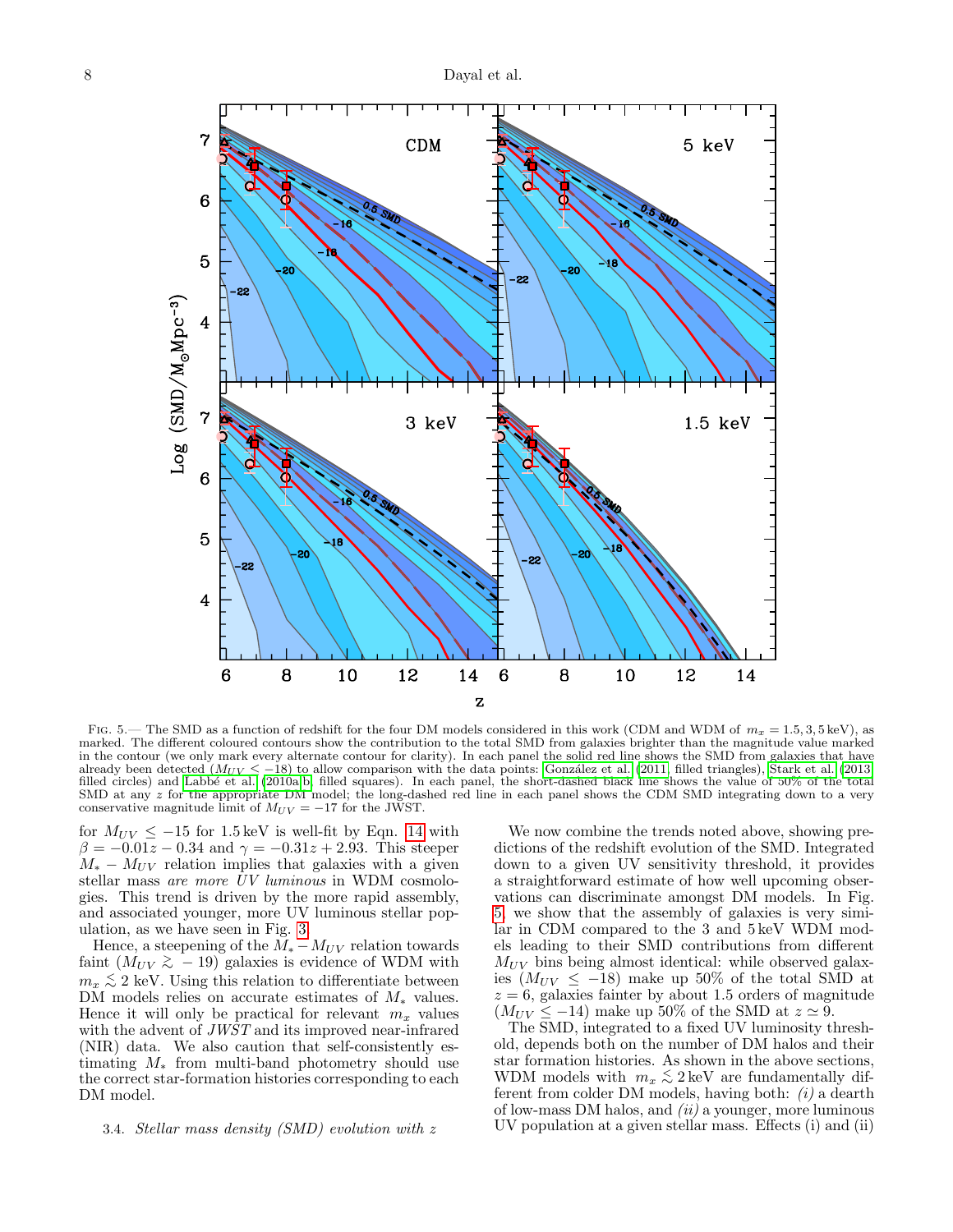

<span id="page-8-0"></span>Fig. 6.— Redshift evolution of the SMD for the four DM models considered in this work: CDM (black line), 5 keV WDM (blue line), 3 keV WDM (red line) and 1.5 keV WDM (violet line). The left and right panels show the SMD from galaxies that have already been detected, i.e.  $M_{UV} \le -18$ , and galaxies that are expected to be detected using a magnitude limit of  $M_{UV} \le -16.5$  for the JWST, respectively. As seen, while the SMD measured by the JWST will be indistinguishable for CDM and WDM wi that these three models will have formed about 3 (10) times more stellar mass per unit volume at  $z \approx 11$  ( $z \approx 13$ ) compared to the 1.5 keV case, providing one of the strongest hints on the nature of DM using high-z galaxies.



<span id="page-8-1"></span>FIG. 7.— Redshift evolution of the SMD for the 1.5 keV WDM scenario. For reference, in each panel we show results using the fiducial 1.5 keV and CDM models (solid purple and black lines, respectively) and a model with no SN feedback in the 1.5 keV WDM scenario (grey line). The red and blue dashed lines show 1.5 keV results obtained by varying the two free parameters (star formation efficiency threshold  $f_*$  and the fraction of SN energy driving winds  $f_w$ ) by 50% as compared to the fiducial model. The left and right panels show the SMD from galaxies that have already been detected, i.e.  $M_{UV} \leq -18$ , and galaxies that are expected to be detected using a magnitude limit of  $M_{UV} \le -16.5$  for the JWST, respectively. As seen, varying the free parameter values only affects the normalization of the SMD with the slope remaining unchanged, specially integrating down to  $M_{UV} = -16.5$  (right panel). The slope of the SMD is independent of the astrophysics implemented, presenting a robust observable to distinguish between DM models.

act in opposite directions. Younger stellar populations (ii) allow smaller galaxies to be detectable at a given UV threshold, partially compensating for the dearth of corresponding halos (i). Nevertheless, effect (i) dominates, as evidenced by the piling up of  $M_{UV}$  contours near the faint end of the 1.5 keV WDM SMDs: fainter galaxies require lower mass halos which do not exist. Hence, the SMD evolution is steeper with  $z$  in the 1.5 keV scenario compared to the other three DM models: while galaxies with  $M_{UV}$  as faint as  $-10$  contribute to the total SMD in the CDM scenario, the contribution mostly comes from  $M_{UV} \leq -14$  galaxies in the 1.5 keV model since smaller galaxies can not form due to the large free-streaming scale of this light DM particle. Indeed, at  $z \approx 9,50\%$  of the SMD comes from galaxies brighter than  $M_{UV} = -17$ in the 1.5 keV WDM model.

For ease of comparison, in Fig. [6](#page-8-0) we show the SMD evolution for all of our DM models, together in the same panels. The SMDs are comparable for all models for galaxies brighter than  $M_{UV} = -18$  up to  $z = 10$ ; with

this bright limit, the SMD in the 1.5 keV case starts showing a steeper evolution at  $z > 10$ , and is 0.4 dex lower than in the three other models at  $z \approx 12.5$ . However, the situation changes integrating down by 1.5 magnitudes to  $M_{UV} = -16.5$ , which is a reasonable limit for the JWST. With this limit, the 1.5 keV SMD evolution becomes steeper than the three other models as early as  $z \approx 8$  and the difference becomes increasingly pronounced with z, with CDM predicting about 0.5 dex (1 dex) more stellar mass per unit volume at  $z \simeq 11$  $(z \simeq 13)$ . The z-evolution of the SMD can be parameterised as  $\log(SMD) = \gamma(1 + z) + \delta$  where we find  $(\gamma, \delta) = (-0.44, 10.3)$  and  $(-0.63, 11.9)$  for CDM and the  $m_x = 1.5 \,\text{keV}$  WDM, respectively. With its stepper slope, the z−evolution of global quantities like the SMD will be instrumental in differentiating the standard CDM from WDM models that invoke particles lighter then 2 keV.

Finally, we show the impact of the free parameter values on the z-evolution of the SMD. We re-calculate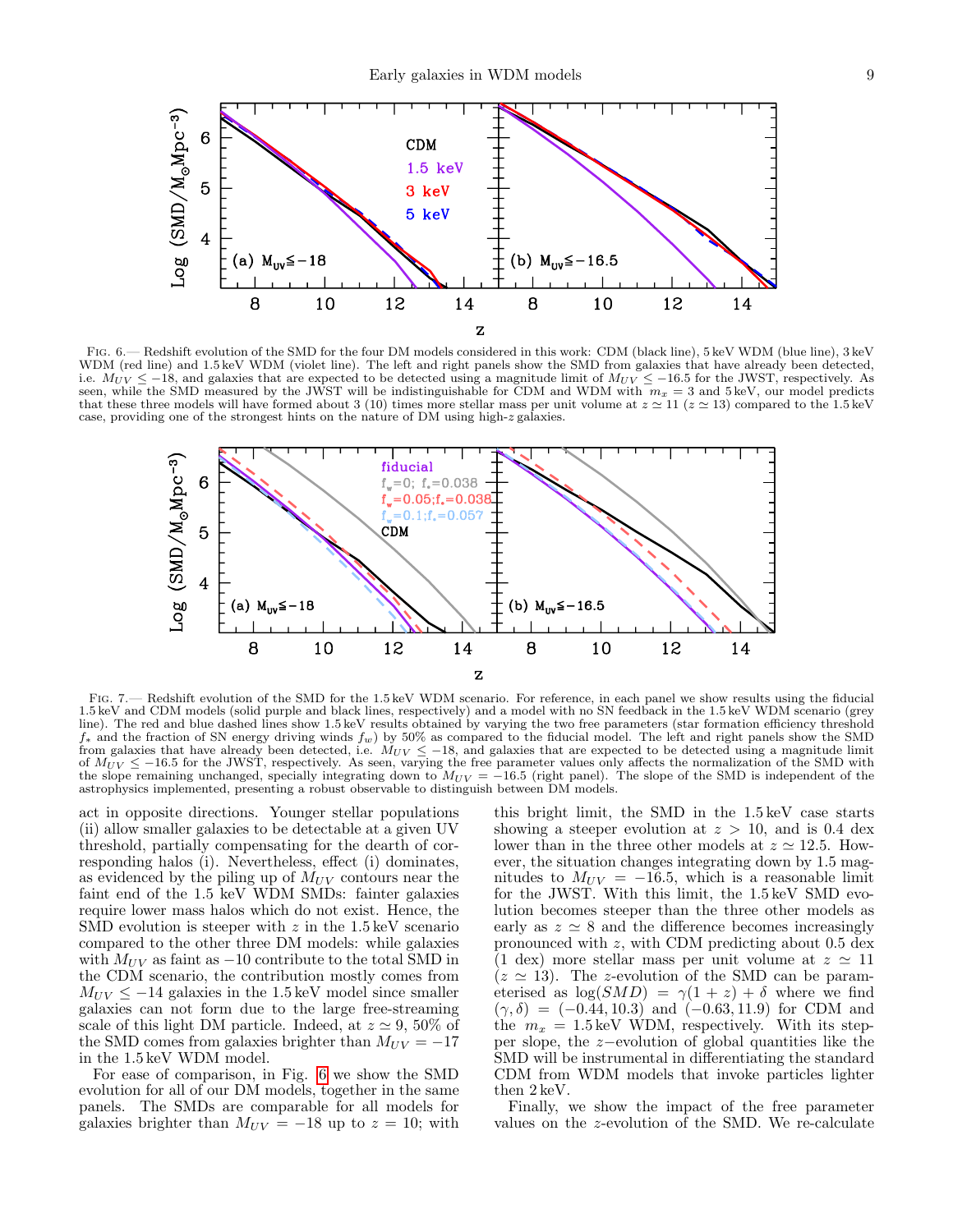the SMD in the 1.5 keV by varying  $f_*$  and  $f_w$  by 50%, in addition to running our model with no SN feedback  $(f_w = 0)$ . As shown in Fig. [7,](#page-8-1) varying the two model free parameters only affects the normalization of the SMD. While the slope varies slightly for galaxies brighter than  $M_{UV} = -18$  (left panel), the slope maintains its value  $of$  −0.63 quoted above integrating down to a limit of  $M_{UV} = -16.5$ . This shows that the slope of the SMD is unaffected by astrophysical uncertainties on integrating down to magnitudes accessible by the JWST, and offers a robust method of distinguishing between CDM and WDM models.

# 4. CONCLUSIONS

The standard ΛCDM cosmological model has been extremely successful at explaining the large scale structure of the Universe. However, it faces a number of problems on small scales (e.g. the number of satellite galaxies and the DM halo profiles) that can potentially be solved by invoking warm dark matter (WDM) comprised of low mass ( keV) particles. Since WDM smears-out power on small scales, it effects are expected to be felt most strongly on the number densities and the assembly history of the earliest (low mass) galaxies that formed in the Universe. Here we explore how current and upcoming observations of high-z ( $\overline{z} \gtrsim 7$ ) LBGs can constrain the mass of WDM particles.

We consider four different DM scenarios: CDM and WDM with  $m_x = 1.5, 3$  and  $5 \,\text{keV}$ . Building on DM merger trees, our galaxy formation model includes the key baryonic processes of star formation, feedback from both supernovae (SN) explosions and photo-heating from reionization, and the merger, accretion and ejection driven growth of stellar and gas mass. Below we summarize our main results.

We find that the observed UV LF  $(M_{UV} \lesssim -17)$  is equally well-fit by all four DM models for a maximum star formation efficiency of 3.8%, with 10% of SN energy driving winds  $(f_* = 0.038$  and  $f_w = 0.1$ ). However, the 1.5 keV WDM UV LF starts to peel-away from the other three (which are identical down to  $M_{UV} = -12$  for  $z = 7 - 12$ ) for  $M_{UV} \gtrsim -16$  at  $z \ge 10$ . It exhibits a shallower faint-end slope  $(\alpha)$  by about 0.1-0.3 and and shows a drop of about 0.5 dex in the number density at  $M_{UV} \simeq -15, -16$  at  $z = 11 - 12$ . Given the small differences, even with its capabilities of constraining the shape of the UV LF down to  $M_{UV} \simeq -16$  the JWST will be hard pressed to obtain constraints on whether  $m_x \gtrsim 2 \,\text{keV}$  or  $m_x \lesssim 2 \,\text{keV}$ , solely using the UV LF.

The suppression of small scale structure leads to delayed and more rapid stellar assembly in the 1.5 keV WDM scenario (compared to the three other models) which results in galaxies of a given stellar mass being more UV luminous, i.e. a lower M/L ratio. While the  $M/L$  relation for CDM (and  $m_x \geq 3 \,\text{keV}$  WDM) is wellfit by the functional form  $\log M_* = -0.38 M_{UV} + 2.4 0.1z$ , the M/L ration for the 1.5 keV WDM starts diverging from this relation at  $M_{UV} = -19$  at  $z \approx 7$ , with a z-evolution in both the slope and normalisation. The lower M/L ratios in the 1.5 keV scenario partially compensates for the dearth of low mass halos, as a result of which the UV LFs predicted by our semi-analytic galaxy evolution model are more similar than simple estimates based on scaling of the halo mass functions.

Finally we estimate the redshift evolution of the SMDs, which provide a more direct probe of the mass assembly history (albeit requiring accurate multi-band photometry). Integrating down to a limit of  $M_{UV} \simeq -16.5$ (corresponding to a conservative JWST threshold), we find that the 1.5 keV WDM SMDs evolve more rapidly with redshift than those predicted by CDM. Specifically, we find  $\log(SMD) \propto -0.44(1+z)$  for CDM, with a steeper slope of log( $SMD$ )  $\propto -0.63(1 + z)$  for WDM with  $m_x = 1.5 \,\text{keV}$ . Indeed, CDM predicts about 3 (10) times more stellar mass per unit volume as compared to the 1.5 keV scenario at  $z \approx 11$  (13) integrating to magnitudes of  $M_{UV} \simeq -16.5$ . We also show that the astrophysical parameters only affect the normalization of the SMD, with the slope being independent of the free parameter values integrating down to magnitudes of  $M_{UV} \simeq -16.5$ . [Maio & Viel](#page-10-44) [\(2015\)](#page-10-44) have used cosmological hydrodynamical simulations that include sub-grid treatments of star formation and feedback, metal-line cooling and a metallicity dependent initial mass function, in addition to following the detailed chemical enrichment of early galaxies. Interestingly, in spite of their very different approach, these authors find a similar result, namely that global quantities such as the SMD and specific star formation rate will provide powerful probes of the nature of DM at these early cosmic epochs.

To conclude, we find that the build up of observable high-z galaxies is similar in CDM as compared to WDM models with  $m_x \geq 3 \,\text{keV}$ . However, structure formation (and hence the baryonic assembly) is delayed and subsequently proceeds notably faster for  $m_x \lesssim 2 \,\mathrm{keV}$  than for CDM. We expect the corresponding rapid redshift evolution of the SMD to be detectable with the upcoming JWST, providing a powerful testbed for WDM models.

#### ACKNOWLEDGMENTS

PD acknowledges the support of the Addison Wheeler Fellowship awarded by the Institute of Advanced Study at Durham University and of the European Research Council and thanks M. Haehnelt, A. Mazumdar, R. McLure and M. Viel for useful discussions. The authors thank A. Grazian and co-authors for allowing us to use their results and for their instructive comments.

#### REFERENCES

<span id="page-9-11"></span>Benson, A. J. et al. 2013, MNRAS, 428, 1774

- <span id="page-9-3"></span>Blumenthal, G. R., Pagels, H., & Primack, J. R. 1982, Nature, 299, 37
- <span id="page-9-4"></span>Bode, P., Ostriker, J. P., & Turok, N. 2001, ApJ, 556, 93
- <span id="page-9-0"></span>Borgani, S., & Guzzo, L. 2001, Nature, 409, 39
- <span id="page-9-5"></span>Bouwens, R. J. et al. 2010, ApJ, 725, 1587

<span id="page-9-6"></span>—. 2011, ApJ, 737, 90

<span id="page-9-10"></span>—. 2014, ArXiv:1403.4295

- <span id="page-9-8"></span>Bowler, R. A. A. et al. 2014, MNRAS, 440, 2810
- <span id="page-9-2"></span>Boylan-Kolchin, M., Bullock, J. S., & Kaplinghat, M. 2012, MNRAS, 422, 1203
- <span id="page-9-12"></span><span id="page-9-9"></span>Bradley, L. D. et al. 2012, ApJ, 760, 108
- <span id="page-9-7"></span>Calura, F., Menci, N., & Gallazzi, A. 2014, MNRAS, 440, 2066
- Castellano, M. et al. 2010, A&A, 524, A28
- <span id="page-9-1"></span>Cole, S. et al. 2005, MNRAS, 362, 505